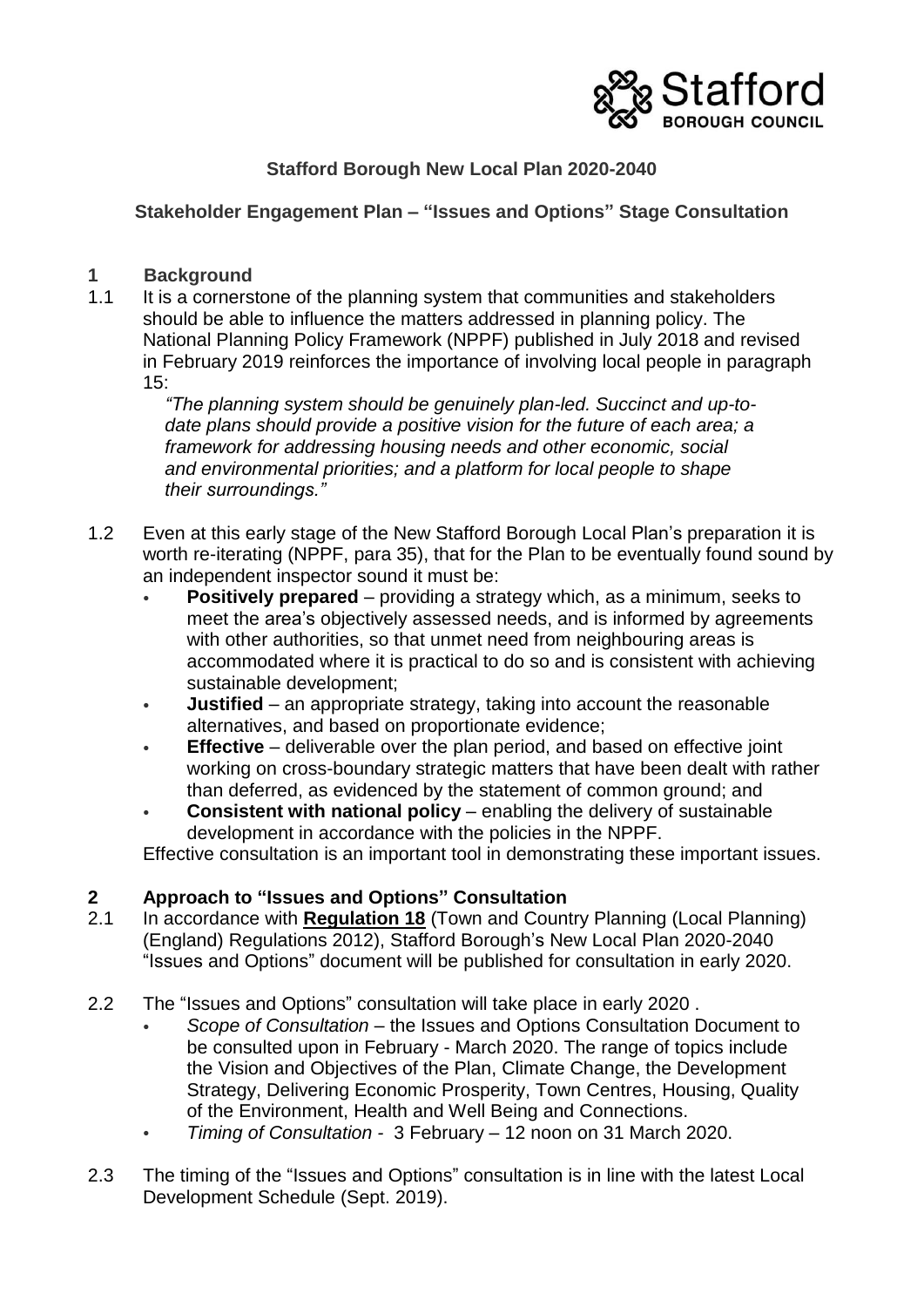- 2.4 It is intended that the "Issues and Options" consultation will encourage representations from a wide range of individuals and organisations (detailed later in this paper). These representations will inform and enhance the Council's subsequent preparation of the next stage (i.e. the "Preferred Option" document) and beyond.
- 2.5 To accompany the "Issues and Options" document a range of evidence base documents will also be published. These will include the: Strategic Housing and Employment Land Availability Assessment; Economic and Housing Development Needs Assessment; Town Centre Capacity Assessment; Strategic Flood Risk Assessment; Settlement Assessments (published in July 2018 with the Scoping the Issues consultation) and Strategic Development Site Options study along with the initial stage Sustainability Appraisal and Habitats Regulations Assessment. These are detailed in full and can be accessed via the "Issues and Options" consultation webpage <https://www.staffordbc.gov.uk/new-local-plan->.

## **3 Adopted "Statement of Community Involvement" Requirements**

- 3.1 Stafford Borough Council adopted its latest Statement of Community Involvement (SCI) in November 2018 which reflects the latest legislation and requirements placed on local authorities. The SCI sets out the Council's policy for involving the community in the planning process. It also details how the Council intends to involve all sections of the community, and provides guidelines and minimum standards to involve the community, interest groups and stakeholders in the production of Local Development Documents. The statement provides guidance on:
	- How people will have the chance to make representations on the draft Local Plan, and the process for considering and responding to their views;
	- The Examination in Public;
	- How the Borough Council will keep the community informed on progress and outcomes.
- 3.2 At this stage of the Local Plan preparation the SCI states that the following methods of engagement will be used:
	- Letters and emails:
	- Parish Forum meeting;
	- Public exhibition and workshop(s);
	- Press Release/Notice;
	- Libraries:
	- Council website.
- 3.3 The SCI states that the minimum period of consultation will be six weeks, although this may be lengthened to take account of holiday periods etc. The "Issues and Options" consultation period (Monday 3 February to Tuesday 31 March 2020) is approximately eight weeks.

# **4 The Duty to Cooperate**

The Duty to Cooperate was created in the Localism Act 2011, and amends the [Planning and Compulsory Purchase Act 2004.](http://www.legislation.gov.uk/ukpga/2011/20/section/110/enacted) It places a legal duty on local planning authorities, county councils in England and certain other public bodies to engage constructively, actively and on an ongoing basis to maximise the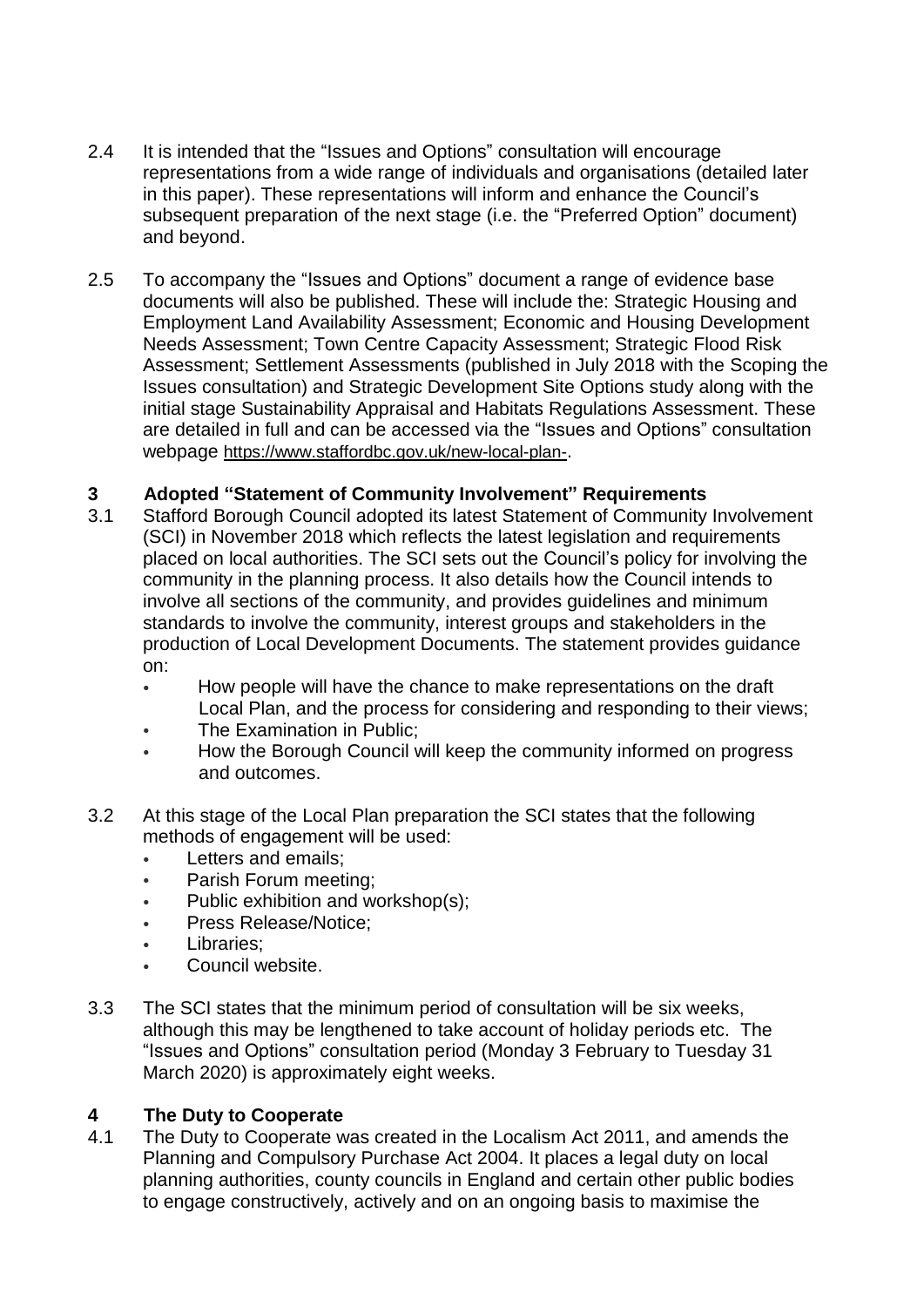effectiveness of Local Plan preparation in the context of strategic cross boundary matters.

4.2 In order to fulfil the requirements of the Duty to Cooperate all neighbouring authorities and consultation bodies covered by the Duty to Cooperate will receive a notification of the consultation. This will allow any concerns to be raised and will provide an audit trail to demonstrate that the Duty has been fully considered and complied with. Where cross-boundary issues are identified, officers will offer to meet with each of the neighbouring authorities or organisations concerned to discuss the issues and how the Plan can best address them. In line with NPPF requirements, Statements of Common Ground will be prepared where necessary.

# **5 Targeting Consultation and Methods**

- 5.1 The Council will actively seek to engage community groups within Stafford Borough. Local planning authorities are required to consult specific bodies which they consider may have an interest in the proposed Local Plan document and other consultation bodies which they consider appropriate. A list of the consultees for Stafford Borough Council is set out in the Appendices of the SCI.
- 5.2 It is proposed to consult in a variety of ways. During the "Issues and Options" consultation periods there will be drop-in sessions in Stafford Town, Stone, Eccleshall and Hixon.
- 5.3 The drop in events will be supplemented by mini-poster displays in a wide range of accessible locations throughout Stafford Borough, and a non technical summary version of the main "Issues and Options" document will also be made available. A press release will be circulated to the local newspapers and radio stations. All Town and Parish Councils will be invited to a Forum event, and will be sent a consultation notice and be asked to display it on their notice boards.

## **6 Involving Harder-to-reach Groups**

- 6.1 Within the Borough there are groups which are 'hard to reach' through consultations. The Borough Council recognises that these groups, in particular, may have different levels of access to information and therefore may find it harder to get involved in the decision-making process. In particular, the Borough Council will employ the following methods for engaging hard to reach groups (detailed at 6.2):
	- Use of social media to raise awareness;
	- targeted invitations for involvement via educational establishments, faith groups and voluntary sector groups;
	- drop-in sessions at public locations.

## **7 Drop-in Sessions**

7.1 During the eight-week public consultation on the "Issues and Options" document a number of drop-in sessions will be held. These will be staffed at highly accessible public locations in Stafford, Stone, Eccleshall and Hixon. Display boards will be erected at the drop-in sessions and copies of the Issues and Options document will be made available for public viewing along with other materials. Staff will also be on hand to answer any queries raised by the public.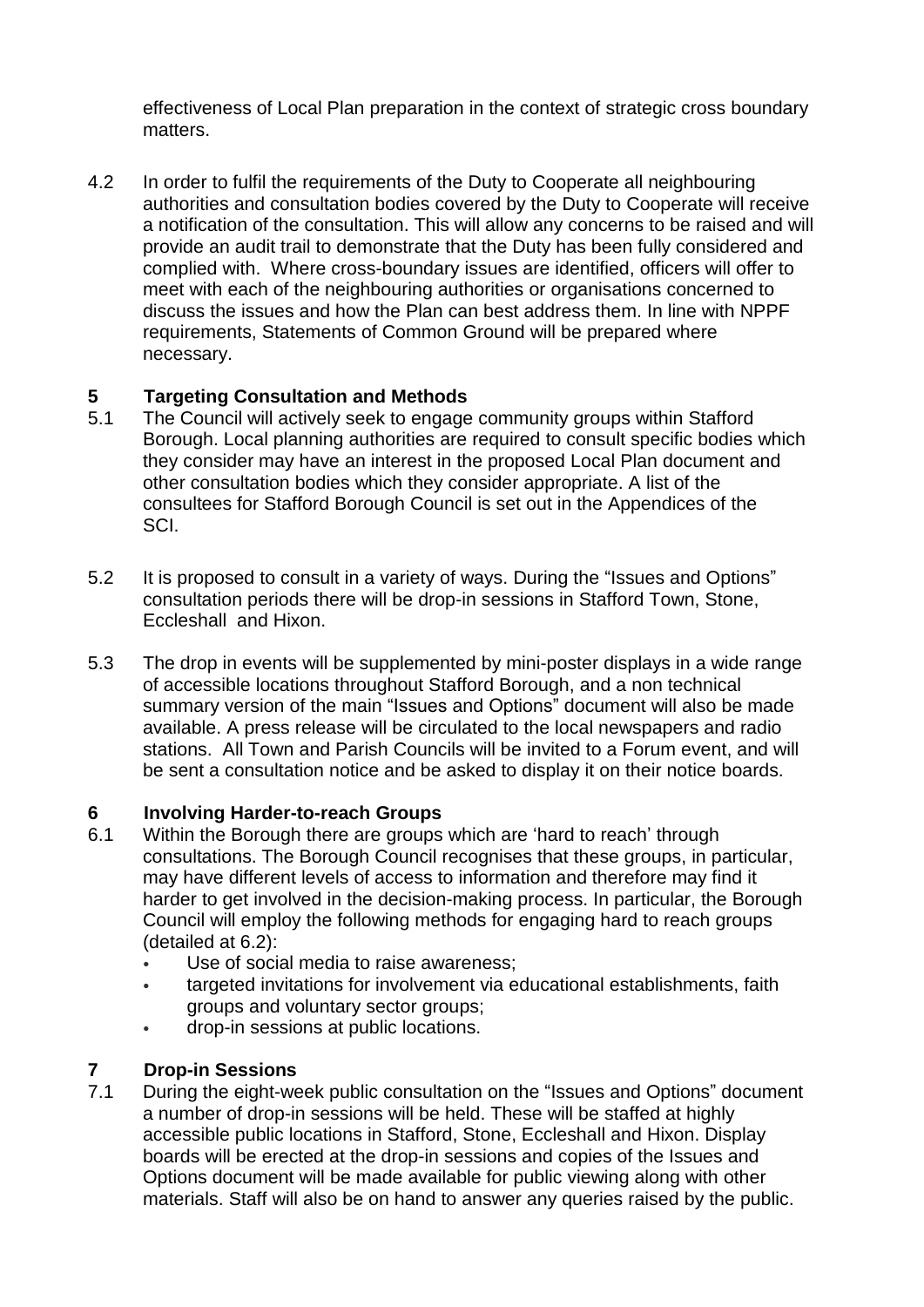# 7.2*Location of Drop-in Sessions*

| <b>Date</b>          | Time              | Venue                              |
|----------------------|-------------------|------------------------------------|
| Monday 24 February   | 4pm-8pm           | Jubilee Room,                      |
|                      |                   | <b>Eccleshall Community Centre</b> |
| Weds 26 February     | 4pm-7pm           | <b>Hixon Memorial Hall</b>         |
| Saturday 29 February | $12$ noon $-$ 4pm | <b>Stafford Central Library</b>    |
| Tuesday 3 March      | $4pm - 8pm$       | Westbridge Room, Christchurch,     |
|                      |                   | Stone                              |

7.3 Council officers will be present at the drop-in sessions to answer questions and discuss the document.

#### 7.4 *Poster Displays*

The Council will request that posters are displayed at the following locations throughout the duration of the Issues and Options consultation as well as on Parish Council noticeboards:

- **Stafford Library**
- Stone Library
- Eccleshall Library
- Gnosall Library
- **Baswich Library**
- Blythe Bridge Library
- Parish Council Notice Boards.

#### *Stafford*

- Stafford Borough Civic Centre
- **Stafford Leisure Centre**
- Oddfellows
- Gatehouse Theatre
- Tesco Superstore
- Sainsburys Superstore
- Asda Superstore

#### *Stone*

- Stone Leisure Centre
- Aldi
- **Morrisons**
- Marks and Spencers
- Co-op in Walton
- Frank Jordan Community Centre
- Stone Station Community Centre
- Stone Town Council offices

#### *Eccleshall*

- Co-op
- **Eccleshall Community Centre**

## *Gnosall*

**Grosvenor Community Centre**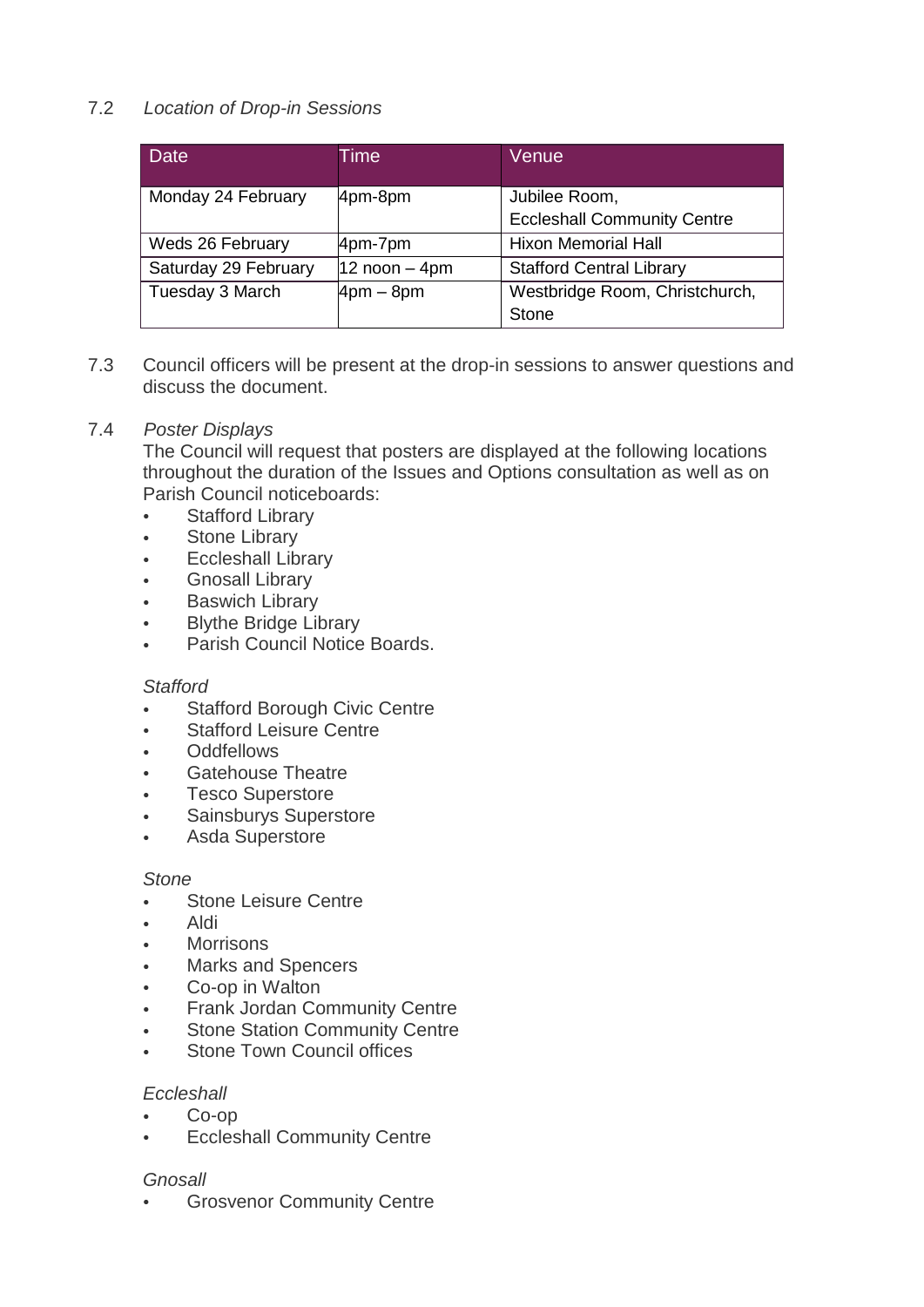• Co-op

In the rural areas a variety of shops, post offices, community centres and other local facilities will be approached to display a poster.

## **8 Publishing on the Web**

- 8.1 The full Issues and Options documentation, including the evidence base and other supporting material will be available via the Stafford Borough Council website.
- 8.2 The Borough Council will also use social media (Twitter and Facebook) to promote the consultation period and the drop-in sessions.

## **9 Commenting on the Local Plan Issues and Options Documents**

- 9.1 An eight-week consultation for the Issues and Options document will commence on Monday 3 February 2020, with a closing deadline of 12 noon on Tuesday 31 March 2020 for responses.
- 9.2 Late responses for the Issues and Option consultation will be deemed "not duly made".
- 9.3 In order to assist respondents in communicating their views and facilitate quicker analysis of responses by the Council, an online response form is available. All respondents are encouraged to use this form.
- 9.4 For any planning-related consultation (whether this is about wider strategy, large scale strategic allocations or small sites) only certain issues (known as Material Planning Considerations) can be considered. These include (amongst other things relevant to land use planning):
	- National and local planning policies
	- Government and Planning Inspectorate requirements
	- loss of light
	- landscaping
	- capacity of physical infrastructure
	- highway issues
	- loss or effect on trees
	- other environmental issues such as flooding, architecture, historic conservation
	- adverse impact on nature conservation.

There are however a range of other issues that *cannot* be taken account of. These include factors such as:

- loss of property value
- loss of private views
- problems arising from the construction period of any works
- boundary disputes
- issues relating to the identity of a landowner or other individuals